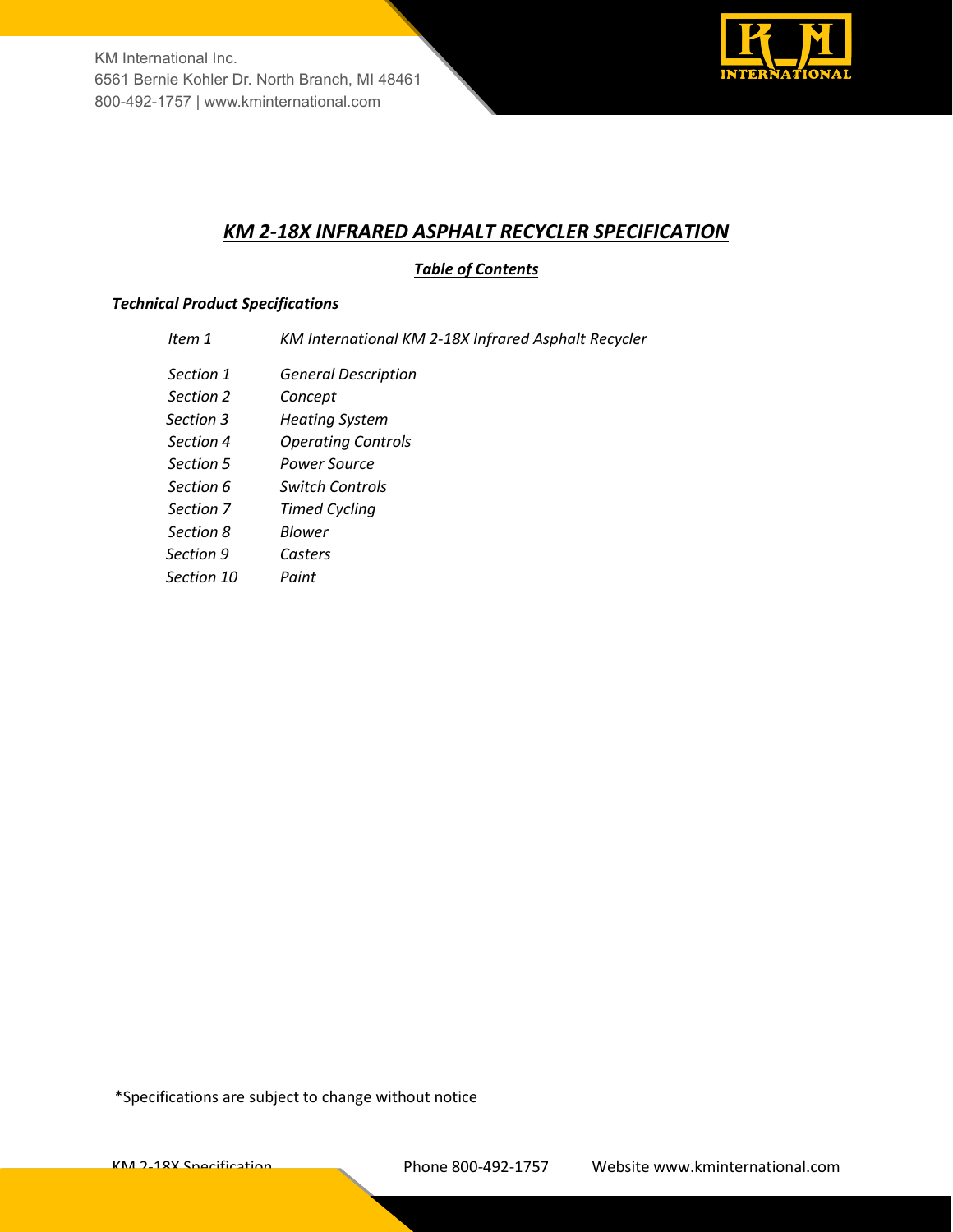

#### **COMPLIANCE TO SPECIFICATIONS**

The bidder shall indicate 100% compliance by checking "YES" or non-compliance by checking "NO" for each line item of specification. Any space left blank shall be considered non-compliant. Any deviation from the specification, or where submitted literature does not fully support the meeting of specifications, must be clearly cited in detail, in writing, by the bidder and submitted with the bid. NO verbal interpretations will be accepted! In addition NO deviations below "minimum" specifications as written will be accepted.

### **"BIDDING REQUIRMENTS SECTION"**

| <b>SECTION</b>         |     | <b>SPECIFICATION DETAIL</b>                                                                                                                                                                                                                               |            | <b>COMPLY</b> |  |
|------------------------|-----|-----------------------------------------------------------------------------------------------------------------------------------------------------------------------------------------------------------------------------------------------------------|------------|---------------|--|
|                        |     |                                                                                                                                                                                                                                                           | <b>YES</b> | NΟ            |  |
| Section 1              | 1.1 | This specification is to describe the Infrared Asphalt Recycler unit designed to in-place<br>and recycle bituminous pavement surfaces.                                                                                                                    |            |               |  |
| General<br>Description | 1.2 | The unit provides a properly trained technician the ability to soften as large as a twenty<br>two and three quarter square foot (22.75 Sq. Ft.) area of standard hot mix surface<br>enabling scarification, re-mixing, and re-compaction of the pavement. |            |               |  |
|                        | 1.3 | The unit is equipped with two (2) independent zones that allow for multiple heating<br>configurations.                                                                                                                                                    |            |               |  |
|                        | 1.4 | The use of the described model for bituminous pavement repair, decorative services, or<br>other use can only be defined per application.                                                                                                                  |            |               |  |
|                        | 1.5 | All variables including pavement age, quality, surface condition as well as, environment<br>conditions must be considered when putting the described model into service.                                                                                  |            |               |  |

| <b>Section 2</b> | 2.1 | The specified unit uses and infrared wavelength which creates heat absorbed by the<br>surface.                                                                                                        |  |
|------------------|-----|-------------------------------------------------------------------------------------------------------------------------------------------------------------------------------------------------------|--|
| Concept          | 2.2 | The heat is produced by mixture of vapor withdraw of liquefied petroleum gas with<br>constant air blown through a ceramic blanket used as the heat producing medium, or<br>"infrared surface."        |  |
|                  | 2.3 | Infrared heat is an invisible wavelength of heat energy that is transferred through the air.                                                                                                          |  |
|                  | 2.4 | The infrared wavelength will energize the first object it comes in contact with. The<br>specified model KM infrared recycler is designed to soften bituminous surfaces using<br>infrared wavelengths. |  |
|                  | 2.5 | The time required to soften the asphalt surface is dependent primarily on the quality of<br>the existing quality of the road surface.                                                                 |  |
|                  | 2.6 | The infrared energy is transferred to the surface from the specified unit.                                                                                                                            |  |
|                  | 2.7 | The time then required to soften the pavement to a desired depth is controlled by the<br>rate of energy conduction through the asphaltic surface.                                                     |  |
|                  | 2.8 | Variables including pavement design, aggregate size and type, ambient temperature and<br>conditions, all affect the softening, or recycling time.                                                     |  |
|                  | 2.9 | The resulting softened bituminous pavement is then manipulated for repair, or other<br>service, by an experienced technician.                                                                         |  |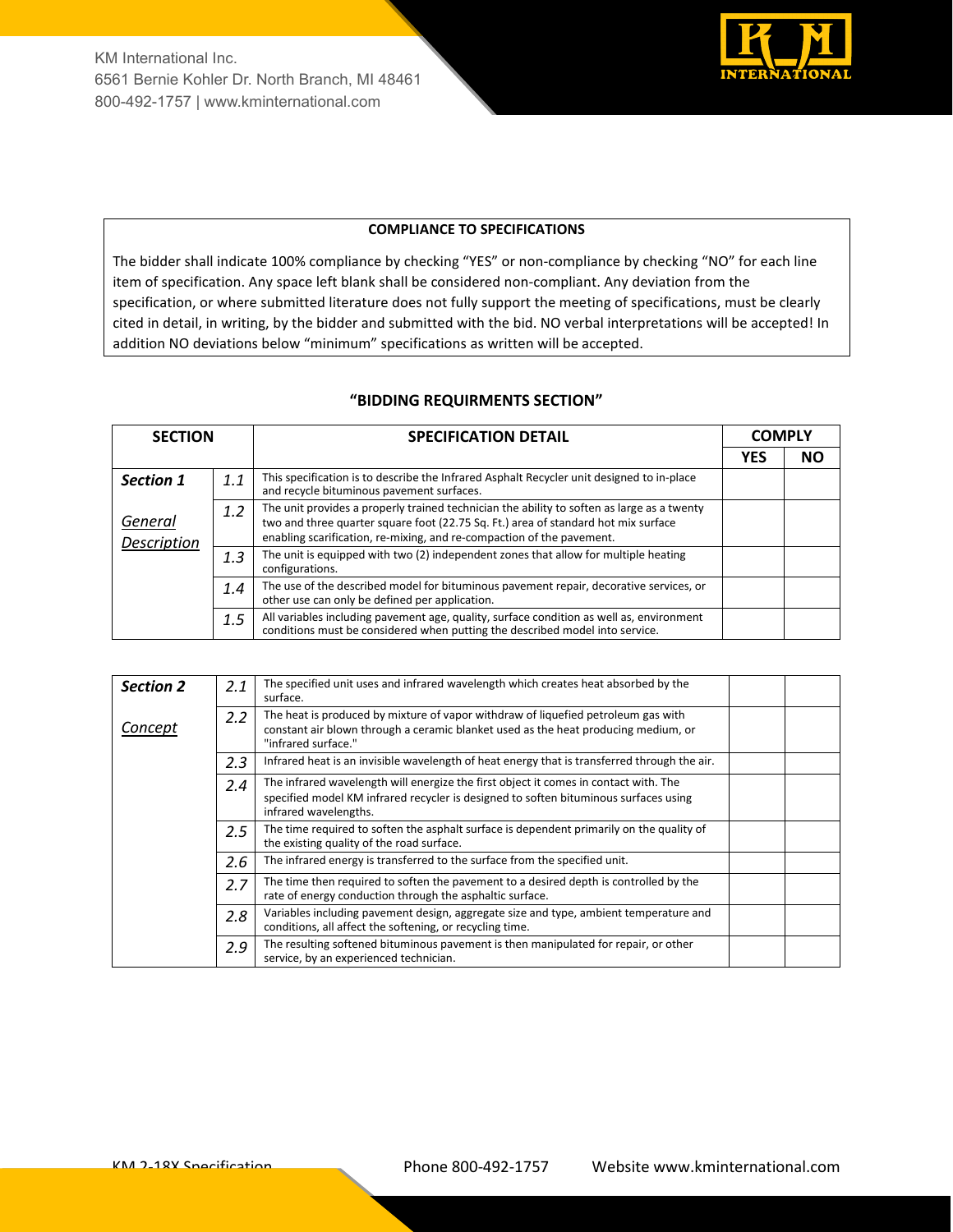

| <b>SECTION</b>   |                  | <b>SPECIFICATION DETAIL</b>                                                                                                                                     | <b>COMPLY</b> |           |
|------------------|------------------|-----------------------------------------------------------------------------------------------------------------------------------------------------------------|---------------|-----------|
|                  |                  |                                                                                                                                                                 | <b>YES</b>    | <b>NO</b> |
| <b>Section 3</b> | 3.1              | The heating system will be a mixture of air and liquefied petroleum gas diffused through<br>a 1" thick ceramic blanket.                                         |               |           |
| Heating          | 3.2              | A combination of two (2) blankets will make up two (2) independent ally controlled<br>heating zones both equaling the total heating area of the specified unit. |               |           |
| <b>System</b>    | 3.3              | The ceramic heating blanket will be secured by a combination of stainless steel bolts,<br>washers and nuts.                                                     |               |           |
|                  | 3.4              | A framework will secure the outside edges of the ceramic heating blanket.                                                                                       |               |           |
|                  | $3.5\phantom{0}$ | Two (2) thirty pound LPG cylinders will provide the fuel for the heating system.                                                                                |               |           |
|                  | 3.6              | The cylinders will combine to one manifold.                                                                                                                     |               |           |
|                  | 3.7              | A regulator will control the pressure and flow of fuel from the manifold into the heating<br>system.                                                            |               |           |
|                  | 3.8              | A 12 VDC powered solenoid will be controlled by timed sequence allowing on/off cycling<br>of fuel into the heating system.                                      |               |           |
|                  | 3.9              | An automatic pilot light will ignite the fuel mixture during the on time cycling.                                                                               |               |           |
|                  | 3.10             | Manual valves will be supplied to enable the operator control of each of two (2)<br>independent heating zones.                                                  |               |           |
|                  | 3.11             | Fuel adjustment valves will allow a technician to properly adjust the fuel to air mixture.                                                                      |               |           |
|                  | 3.12             | The minimum BTU output will be 300,000.                                                                                                                         |               |           |

| <b>SECTION</b>               |     | <b>SPECIFICATION DETAIL</b>                                                                                                                                     |            | <b>COMPLY</b> |  |
|------------------------------|-----|-----------------------------------------------------------------------------------------------------------------------------------------------------------------|------------|---------------|--|
|                              |     |                                                                                                                                                                 | <b>YES</b> | NΟ            |  |
| <b>Section 4</b>             | 4.1 | An emergency stop "mushroom" type switch will be provided obvious and accessible for<br>the operator.                                                           |            |               |  |
| <b>Operating</b><br>Controls | 4.2 | A keyed switch only will allow the unit to operate.                                                                                                             |            |               |  |
|                              | 4.3 | A momentary type on/off push button switch will begin a timed heating sequence. A<br>timed control will provide a maximum heating sequence of ten (10) minutes. |            |               |  |
|                              | 4.4 | Separate on/off switches for zones one and two will allow operator to individual control<br>both heating zones.                                                 |            |               |  |

| <b>SECTION</b>   |     | <b>SPECIFICATION DETAIL</b>                                                                                                     |            | <b>COMPLY</b> |
|------------------|-----|---------------------------------------------------------------------------------------------------------------------------------|------------|---------------|
|                  |     |                                                                                                                                 | <b>YES</b> | <b>NO</b>     |
| <b>Section 5</b> | 5.1 | The top shell will include the heating fuel cylinders and heating controls.                                                     |            |               |
|                  | 5.2 | The top and bottom shells will be of sixteen (16) gauge mild steel.                                                             |            |               |
| Heater Body      | 5.3 | The controls will be affixed to the top shell and enclosed within a protective<br>compartment.                                  |            |               |
| Design           | 5.4 | Only the operator controls will be exposed to the outside of the compartment.                                                   |            |               |
|                  | 5.5 | The fuel supply, standard including two (2) thirty pound (30 lb.) LPG cylinders will fit the<br>top shell.                      |            |               |
|                  | 5.6 | Bottle rings and hold down will secure the fuel cylinders.                                                                      |            |               |
|                  | 5.7 | Two (2) independent heating zones each measuring $3'$ 6" x $3'$ 3" will make up the total<br>heating area of 22.75 square feet. |            |               |